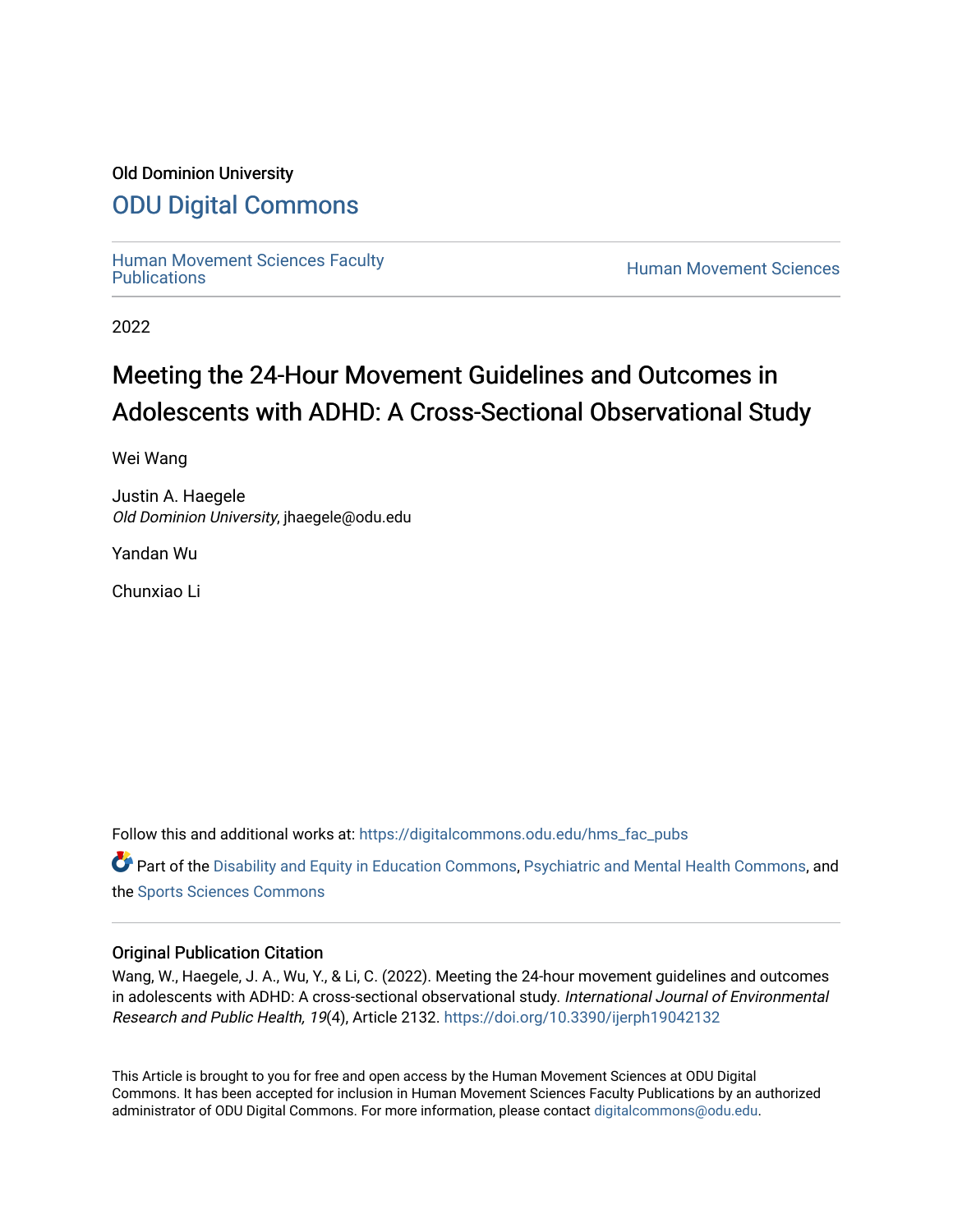



# *Article* **Meeting the 24-Hour Movement Guidelines and Outcomes in Adolescents with ADHD: A Cross-Sectional Observational Study**

**Wei Wang <sup>1</sup> , Justin A. Haegele <sup>2</sup> , Yandan Wu 3,\* and Chunxiao Li 1,[\\*](https://orcid.org/0000-0002-9959-5029)**

- <sup>1</sup> School of Physical Education & Sports Science, South China Normal University, Guangzhou 510631, China; tuboshu@m.scnu.edu.cn
- <sup>2</sup> Department of Human Movement Sciences, Center for Movement, Health & Disability, Darden College of Education and Professional Studies, Old Dominion University, Norfolk, VA 23529, USA; jhaegele@odu.edu
- <sup>3</sup> School of Physical Education & Sports Science, Fujian Normal University, Fuzhou 350117, China
- **\*** Correspondence: adan5822@163.com (Y.W.); chunxiao.li@m.scnu.edu.cn (C.L.)

**Abstract:** According to the 24-Hour Movement Guidelines, meeting daily recommendations for physical activity, sleep, and screen time is important for obtaining optimal health benefits. This cross-sectional observational study aimed to examine (a) the prevalence of meeting the movement guidelines; and (b) the associations between meeting the guidelines and selected outcomes in adolescents with attention-deficit/hyperactivity disorder (ADHD). Data from the 2018–2019 National Survey for Children's Health dataset was used. Participants were adolescents (10–17 years) with ADHD and without other chronic conditions. Outcomes were flourishing, school engagement, and body weight status. Exposures of interest were adherence to the movement guidelines. The frequency of the participants' adherence to the guidelines was estimated, and regression analyses were conducted to examine the associations between adherence to the guidelines and outcomes, adjusting for potential confounders. Complete observations were available for 634 adolescents with ADHD. Overall, 46.8% of the participants met at least one movement guideline, but only 6.5% met all three. The number of guidelines met had a significant and positive association with flourishing and school engagement (β = 0.21/0.17, *p*<sub>trend</sub> < 0.001). Compared with meeting all three guidelines, significant associations with lower flourishing levels were found in participants who met none, sleep only, and sedentary time only  $(\beta = -0.38 - -0.13, p < 0.05)$ . Similar findings were identified in the school engagement outcome. Adherence to the guidelines was, however, not significantly associated with the odds of being overweight or obese. Collectively, the findings suggest the movement guidelines may be appropriate for extending to adolescents with ADHD and there is a need to increase adherence to the guidelines in this group.

**Keywords:** health behavior; mental health; school activity; youth; attention disorder

#### **1. Introduction**

Attention-deficit/hyperactivity disorder (ADHD) is a neurodevelopmental disorder characterized by inattention, hyperactivity, and/or impulsivity that affects about 7.2% of children and adolescents internationally  $[1-3]$  $[1-3]$ . Individuals with ADHD tend to experience a range of functional deficits across settings such as employment, interpersonal relationship, and school education [\[3\]](#page-9-1). For example, adolescents with ADHD tend to have difficulty sustaining their attention during academic lessons, which can lead to undesirable academic performance. Persons with ADHD tend to experience increased health risk behaviors as well as decreased mental health and wellbeing  $[4,5]$  $[4,5]$ . Thus, it is crucial to identify modifiable factors that can help enhance functional and health risk behaviors among persons with ADHD.



**Citation:** Wang, W.; Haegele, J.A.; Wu, Y.; Li, C. Meeting the 24-Hour Movement Guidelines and Outcomes in Adolescents with ADHD: A Cross-Sectional Observational Study. *Int. J. Environ. Res. Public Health* **2022**, *19*, 2132. [https://doi.org/10.3390/](https://doi.org/10.3390/ijerph19042132) [ijerph19042132](https://doi.org/10.3390/ijerph19042132)

Academic Editor: Marieke De Craemer

Received: 21 January 2022 Accepted: 11 February 2022 Published: 14 February 2022

**Publisher's Note:** MDPI stays neutral with regard to jurisdictional claims in published maps and institutional affiliations.



**Copyright:** © 2022 by the authors. Licensee MDPI, Basel, Switzerland. This article is an open access article distributed under the terms and conditions of the Creative Commons Attribution (CC BY) license [\(https://](https://creativecommons.org/licenses/by/4.0/) [creativecommons.org/licenses/by/](https://creativecommons.org/licenses/by/4.0/)  $4.0/$ ).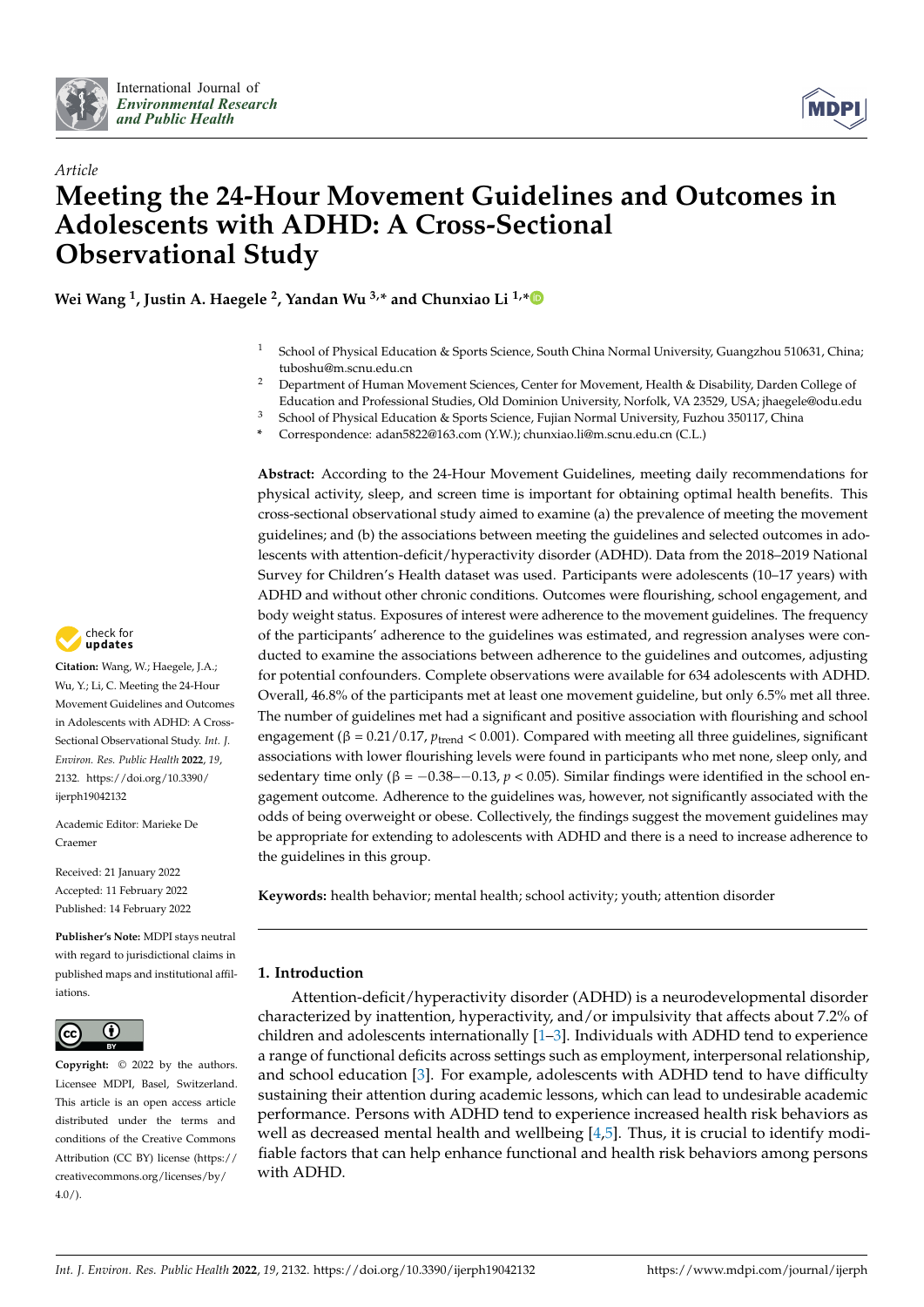Several volitional, health-related behaviors, such as physical activity, sedentary behavior, and sleep, have been found to be associated with physical and mental health in adolescents with and without ADHD  $[6-11]$  $[6-11]$ . In recent years, a conceptual shift has been underway where instead of considering these modifiable behaviors separately, an integrative approach suggesting "the whole day matters" has been adopted [\[12\]](#page-9-6). The key rationale behind this shift is that these three behaviors are codependent, and thus should be considered concurrently. As a result, the Canadian 24-Hour Movement Guidelines for Children and Youth put forward daily time recommendations for optimal health: (a) at least 60 min of moderate-to-vigorous physical activity; (b) less than 2 h of recreational screen time; and (c) 9–11 h of sleep for 5–13 years old or 8–10 h of sleep for 14–17 years old [\[12\]](#page-9-6).

Current empirical evidence has indicated that meeting the 24-hour movement guidelines is associated with a wide range of health indicators, such as aerobic fitness, depression, and systolic blood pressure [\[13–](#page-10-0)[16\]](#page-10-1). For example, in a cross-sectional analysis of a representative sample of 4157 Canadian children and youth, it was found that meeting more movement guidelines was associated with better overall health [\[13\]](#page-10-0). Similarly, in an analysis of a representative sample 20,708 adolescents from the 2016 National Survey of Children's Health (NSCH) in the US, meeting all three 24-hour guidelines was found to associate with lower odds ratios for experiencing anxiety and depression [\[17\]](#page-10-2). Despite the documented benefits, only 3–10% of children and adolescents from different countries have been found to meet all three recommendations [\[14\]](#page-10-3).

Due to the increased research attention paid to the 24-hour movement framework, a few studies have extended the framework from typical development participants to other groups, such as individuals with disabilities or chronic conditions. For example, in a crosssectional study using data from the 2016 NSCH, less than 6% of adolescents with chronic health conditions were found to meet all three recommendations [\[18\]](#page-10-4). In addition, through analyzing a cross-sectional sample of 3582 adolescents who received special education services, Haegele et al. [\[19\]](#page-10-5) found only 8.1% of them met all three guidelines, and meeting all three guidelines was associated with decreased odds of being overweight than meeting no, sleep only, or screen time only guidelines. These findings provide some initial evidence on the prevalence of meeting the 24-hour movement guidelines and associated outcomes in individuals with disabilities. To date, however, little is known about the prevalence of adherence to the 24-hour movement guidelines and outcomes in individuals with ADHD specifically.

In summary, this cross-sectional observational study aimed to: (a) examine the prevalence of adolescents with ADHD meeting the 24-hour movement guidelines; (b) the associations between meeting these guidelines and outcomes. Three outcomes were examined as part of this analysis: body weight status, school engagement, and flourishing (an indicator of overall well-being). These outcomes were selected as early research has primarily focused on examining the associations between meeting the guidelines and physical health outcomes [\[14\]](#page-10-3). Further, adolescents with ADHD are at increased risk of having low flourishing and school engagement levels, as well as overweight or obesity [\[5,](#page-9-3)[20](#page-10-6)[,21\]](#page-10-7).

#### **2. Materials and Methods**

#### *2.1. Study Design*

A cross-sectional study design was used in the present study.

#### *2.2. Data Source*

We used data from the 2018–2019 NSCH combined dataset. The dataset includes a nationally representative, cross-sectional probability sample of children aged below 18 years in the US (*n* = 59,963). On behalf of the Health Resources and Services Administration, Maternal and Child Health Bureau (HRSA MCHB), the US Census Bureau conducted the two-stage survey to provide information on factors related to the well-being of children. During stage one, the US Census Bureau randomly contacted households to identify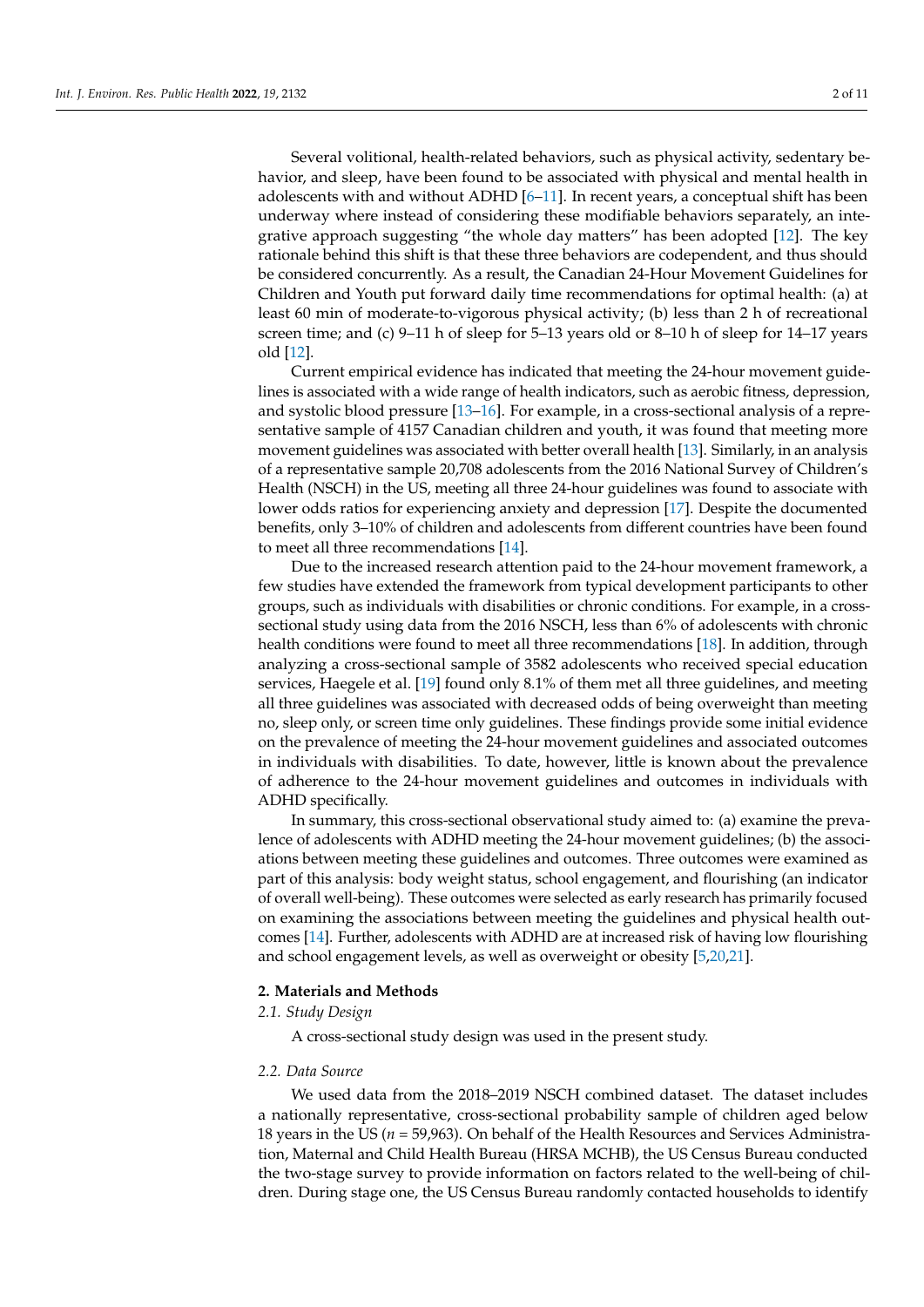those in which children aged below 18 years lived through a screener questionnaire. If a household had more than one child, one was randomly selected. In stage two, parents or guardians who were most familiar with the identified child were invited to complete either an online or a mail-based topical questionnaire. In total, 30,530 (weighted response rate =  $43.1\%$ ) and  $29.433$  (weighted response rate =  $42.4\%$ ) surveys were collected in 2018 and 2019, respectively. More information about the combined dataset can be found in the "Fast Facts: 2018–2019 National Survey of Children's Health" document [\[22\]](#page-10-8). As the used NSCH dataset is deidentified, ethical approval of the present study was exempted from the first author's Institutional Review Board.

#### *2.3. Participants*

Participants included in the present study must meet the following criteria: (a) adolescents aged 10–17 years; (b) currently had ADHD as told by a doctor; and (c) had no other disability conditions or chronic diseases (e.g., autism spectrum disorder, cystic fibrosis, speech disorder). We screened and selected a subsample who met these inclusion criteria from the combined NSCH dataset. Participants who aged below 10 years, had no ADHD, reported a chronic condition in addition to ADHD, or had incomplete data were excluded for further analysis.

#### *2.4. Variables and Measures*

For the purpose of our study, outcome variables were flourishing, school engagement, and body weight status. Exposures of interest included the three recommended health behaviors in the 24-hour movement guidelines, which were meeting physical activity, sedentary time, and sleep duration guidelines. Potential confounders were participant demographics.

#### 2.4.1. Outcomes

Three questions (i.e., "How often does this child stay calm and in control when faced with a challenge?"; "How often does this child show interest and curiosity in learning new things?"; "How often does this child work to finish tasks he or she starts?") were used to measure flourishing. Two questions (i.e., "How often does this child care about doing well in school?"; "How often does this child do all required homework?") were employed to measure school engagement. Parents or guardians rated each of the items on a 4-point Likert scale (1 = "always", 4 = "never"). Item responses were reversely coded and averaged for flourishing and school engagement, respectively. A greater mean score represented a higher level for each of the outcomes.

Proxy reports of child's height and weight information were used to calculate body mass index (BMI). Calculation of BMI was age- and gender-specific. BMI was provided in three categories in the combined NSCH dataset: underweight—less than the 5th percentile, healthy weight—equal to 5th percentile to less than the 85th percentile, and overweight or obese—equal to 85th percentile or greater.

#### 2.4.2. Predictors

Physical activity, sedentary behavior, and sleep duration were each measured using one question. Physical activity was measured using the question, "During the past week, on how many days did this child exercise, play a sport, or participate in physical activity for at least 60 min?". There were four options for response: "0 days", "1–3 days", "4–6 days", and "every day". Sedentary time was measured using the question, "On most weekdays, about how much time did this child spend in front of a TV, computer, cellphone, or other electronic device watching programs, playing games, accessing the internet or using social media?". Response options included: "less than 1 h per day", "1 h per day", "2 h per day", "3 h per day", and "4 or more hours per day". Finally, sleep was measured using the question, "During the past week, how many hours of sleep did this child get on an average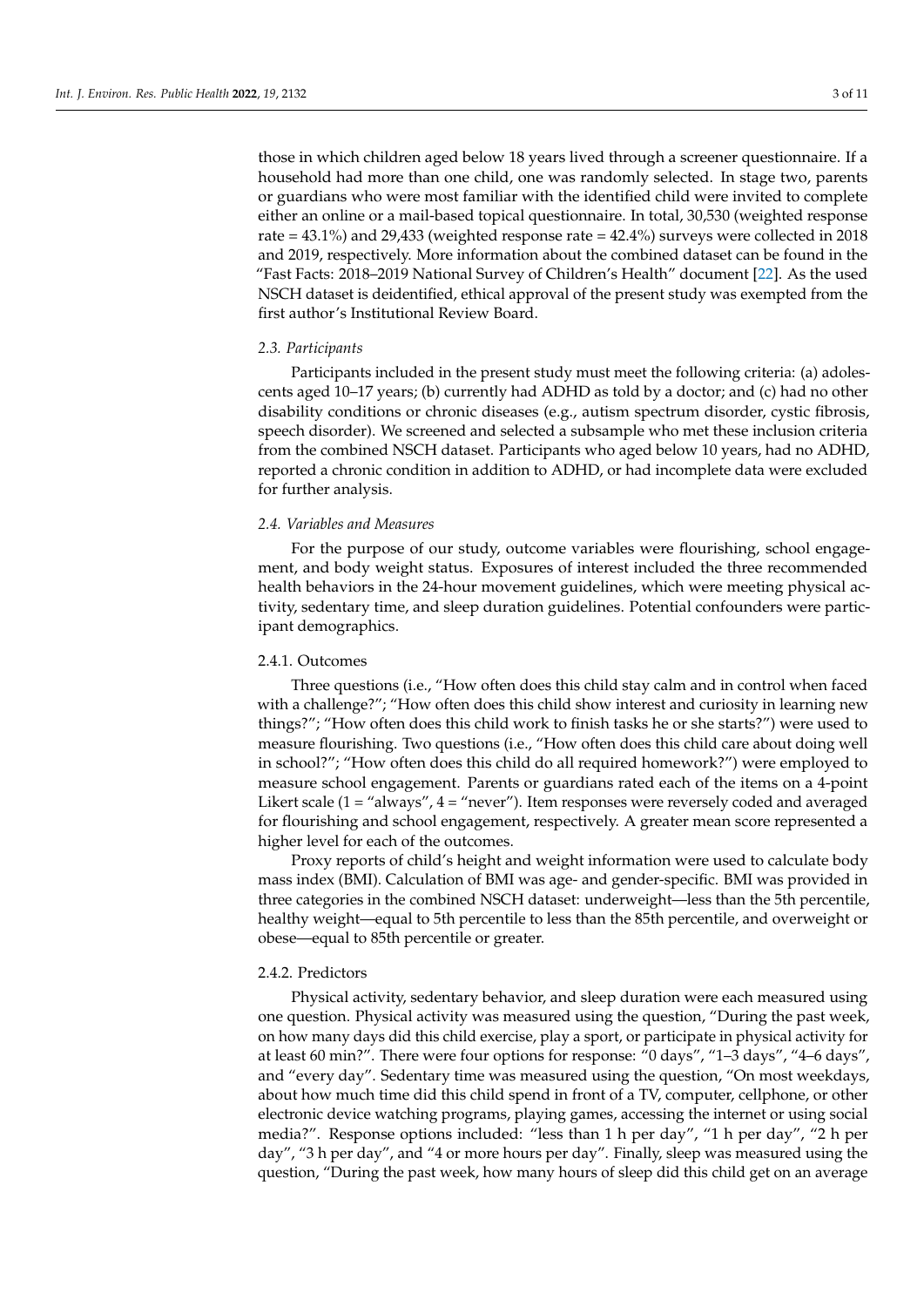weeknight?". Options for response were: "less than 6 h", "6 h", "7 h", "8 h", "9 h", "10 h", and "11 or more hours".

We created dichotomous variables  $(0 = "not meeting guidelines", 1 = "meeting guide$ lines") for each of these predictors based on recommendations presented by previous research. More specifically, responses of "every day", "2 h per day or less", and recommended age-appropriate sleep hours (i.e., 8–10 h for 14–17 years, 9 h or more for 10–13 years) were coded as meeting the physical activity, sedentary time, and sleep duration guidelines, respectively [\[12](#page-9-6)[,23](#page-10-9)[,24\]](#page-10-10).

#### 2.4.3. Confounders

Potential confounders included adolescents' age (in years), gender (male, female), severity level of ADHD (mild, moderate/severe), medication status (yes, no), race (White, Black/African, other), household income level  $(\leq 0$ –99% federal poverty level,  $\geq$ 100% federal poverty level), and highest household education level (<college degree, ≥college degree). These variables were included as they were potentially related to health behaviors, flourishing, school engagement, and BMI [\[19](#page-10-5)[,21](#page-10-7)[,25–](#page-10-11)[27\]](#page-10-12).

#### *2.5. Statistical Analyses*

We used descriptive statistics (mean and SD, or frequency and percentage) to present participant demographics, adherence to each of the 24-hour movement guidelines and specific combinations, flourishing, school engagement, and body weight status. Two multiple regression analyses were conducted to determine the associations between flourishing/school engagement and (a) number of guidelines met; and (b) specific combinations of guidelines. A binary logistic regression model was generated to estimate the odds of being overweight or obese as a function of (a) number of guidelines met; and (b) specific combinations of guidelines. We focused on the comparison between healthy weight and overweight/obese. We conducted trend analyses to examine whether meeting more guidelines was associated with better outcomes. Regression analyses were adjusted for potential confounders, including adolescents' age, gender, severity level of ADHD, medication status, race, household income level, and highest household education level. We conducted all analyses with SPSS (Version 25, IBM; Armonk, NY, USA). A statistical significance level of 0.05 was set.

#### **3. Results**

#### *3.1. Sample Characteristics*

First, we selected those participants (*n* = 658) who met the listed eligibility criteria. We then excluded some participants  $(n = 24)$  who had incomplete observations. The sample that remained for analyses consisted of 634 adolescents with ADHD. The mean age of the sample was 13.76 years  $(SD = 2.20)$  and 70.4% were male. Over half of the sample had mild ADHD (66.2%) and were on medication for treating ADHD symptoms (63.6%), and the majority of them were White (87.2%). Only a small portion of the sample was at 0–99% of federal poverty level (7.3%) and 60.4% held a college degree or above. Around one-fourth of the sample was overweight or obese (see Table [1\)](#page-5-0).

**Table 1.** Participant characteristics.

| <b>Characteristics</b>  | Value <sup>2</sup> |
|-------------------------|--------------------|
| Age (years) $(10-17)^1$ | 13.76 (2.20)       |
| Gender                  |                    |
| Male                    | 448 (70.7%)        |
| Female                  | 186 (29.3%)        |
| Severity level of ADHD  |                    |
| Mild                    | 420 $(66.2\%)$     |
| Moderate or severe      | 214 (33.8%)        |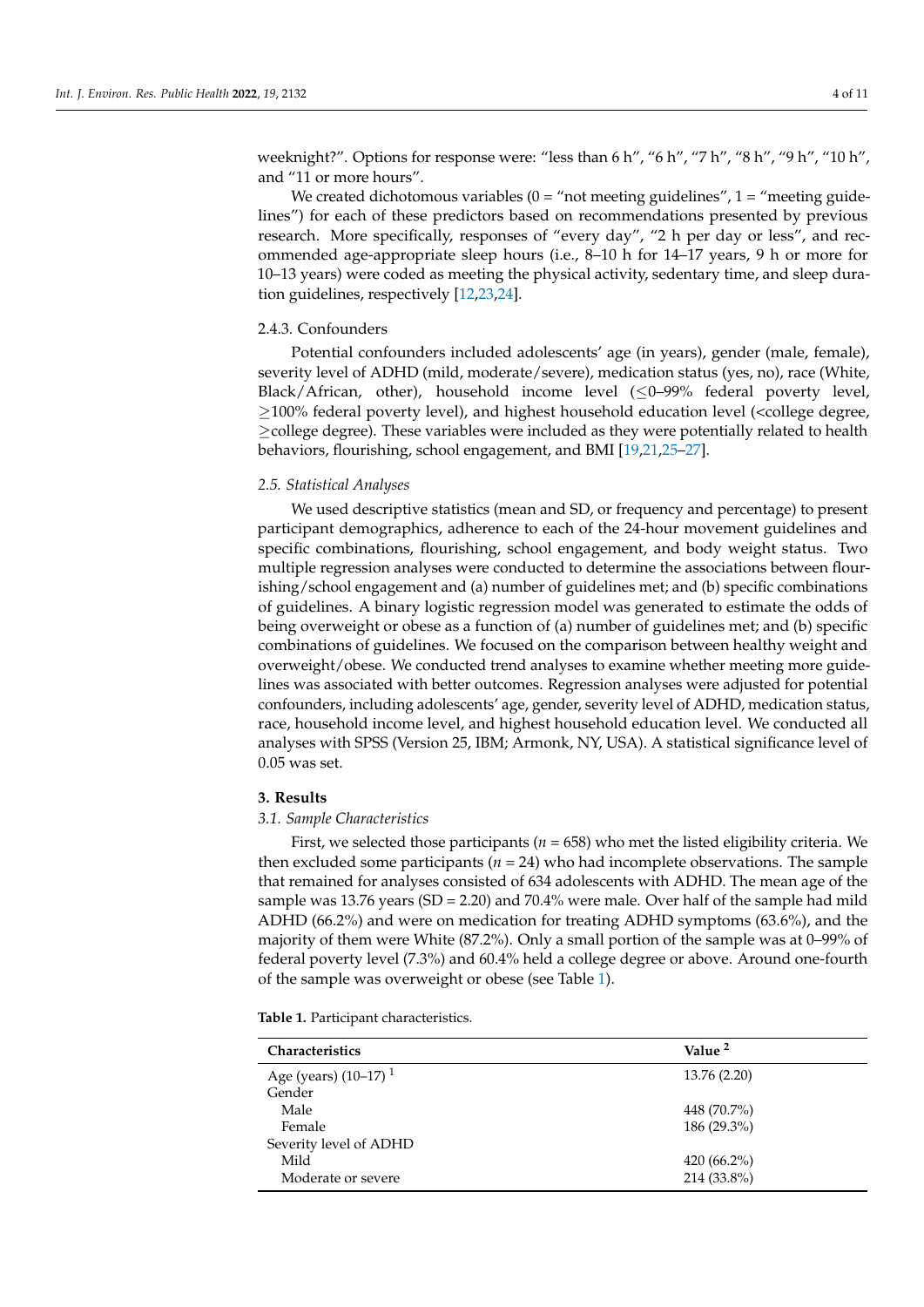<span id="page-5-0"></span>

| Characteristics                                          | Value <sup>2</sup> |
|----------------------------------------------------------|--------------------|
| <b>Medication</b> status                                 |                    |
| Yes                                                      | $403(63.6\%)$      |
| No                                                       | 231 (36.4%)        |
| Race                                                     |                    |
| White alone                                              | 553 (87.2%)        |
| Black or African American alone                          | $27(4.3\%)$        |
| Other                                                    | 54 (8.5%)          |
| Household poverty level                                  |                    |
| $\leq$ 0-99% federal poverty level                       | 46 (7.3%)          |
| $\geq$ 100% federal poverty level                        | 588 (92.7%)        |
| Highest household education level                        |                    |
| <college degree<="" td=""><td>251 (39.6%)</td></college> | 251 (39.6%)        |
| $\geq$ College degree                                    | 383 (60.4%)        |
| Physical activity participation (min/day)                |                    |
| $\geq 60$                                                | $113(17.8\%)$      |
| <60                                                      | 521 (82.2%)        |
| Average weeknight sleep                                  |                    |
| Meet age-appropriate hours                               | 391 (61.7%)        |
| Below age-appropriate hours                              | 243 (38.3%)        |
| Weekday screen time viewing (h/day)                      |                    |
| $\leq$ 2                                                 | 278 (43.8%)        |
| >2                                                       | 356 (56.2%)        |
| Number of movement guidelines meet                       |                    |
| None                                                     | 115 (18.1%)        |
| One out of three                                         | 297 (46.8%)        |
| Physical activity only                                   | $23(3.6\%)$        |
| Sleep only                                               | $187(29.5\%)$      |
| Screen time only                                         | 87 (13.7%)         |
| Two out of three                                         | 181 (28.5%)        |
| Physical activity + sleep only                           | 31 (4.9%)          |
| Physical activity + screen time only                     | $18(2.8\%)$        |
| Sleep + screen time only                                 | 132 (20.8%)        |
| All three                                                | 41 $(6.5\%)$       |
| Flourishing $(1-4)$ <sup>1</sup>                         | 3.03(0.53)         |
| School engagement $(1-4)$ <sup>1</sup>                   | 3.13(0.68)         |
| Body weight status                                       |                    |
| Underweight                                              | 54 (8.5%)          |
| Normal weight                                            | 428 (67.5%)        |
| Overweight or obese                                      | 152 (24.0%)        |

Note: ADHD = attention deficit hyperactivity disorder. <sup>1</sup> Possible range. <sup>2</sup> Values are mean  $\pm$  SD or *n* (%).

#### *3.2. Adherence to the Movement Guidelines*

Overall, 18.1%, 46.8%, 28.5%, and 6.5% of the sample met no guidelines, one out of three, two out of three, and all three 24-hour movement guidelines, respectively. Of those who met only one guideline, meeting "sleep only" was the most prevalent (29.5%). For those who met two recommendations, meeting "sleep + screen time only" was the most prevalent (20.8%) (see Table [1\)](#page-5-0).

#### *3.3. Meeting Guidelines and Outcomes*

Table [2](#page-6-0) presents the associations between meeting movement guidelines and outcomes. The results of multiple regression analysis indicated that there was a positive and significant association between the number of guidelines met and flourishing ( $\beta = 0.21$ ,  $p_{\text{trend}} < 0.001$ ). Compared with meeting all three guidelines, meeting none or only one guideline was significantly associated with a lower flourishing level ( $β = -0.28/-0.32$ , *p* < 0.001). Compared with meeting all three guidelines, meeting "sleep only" and "seden-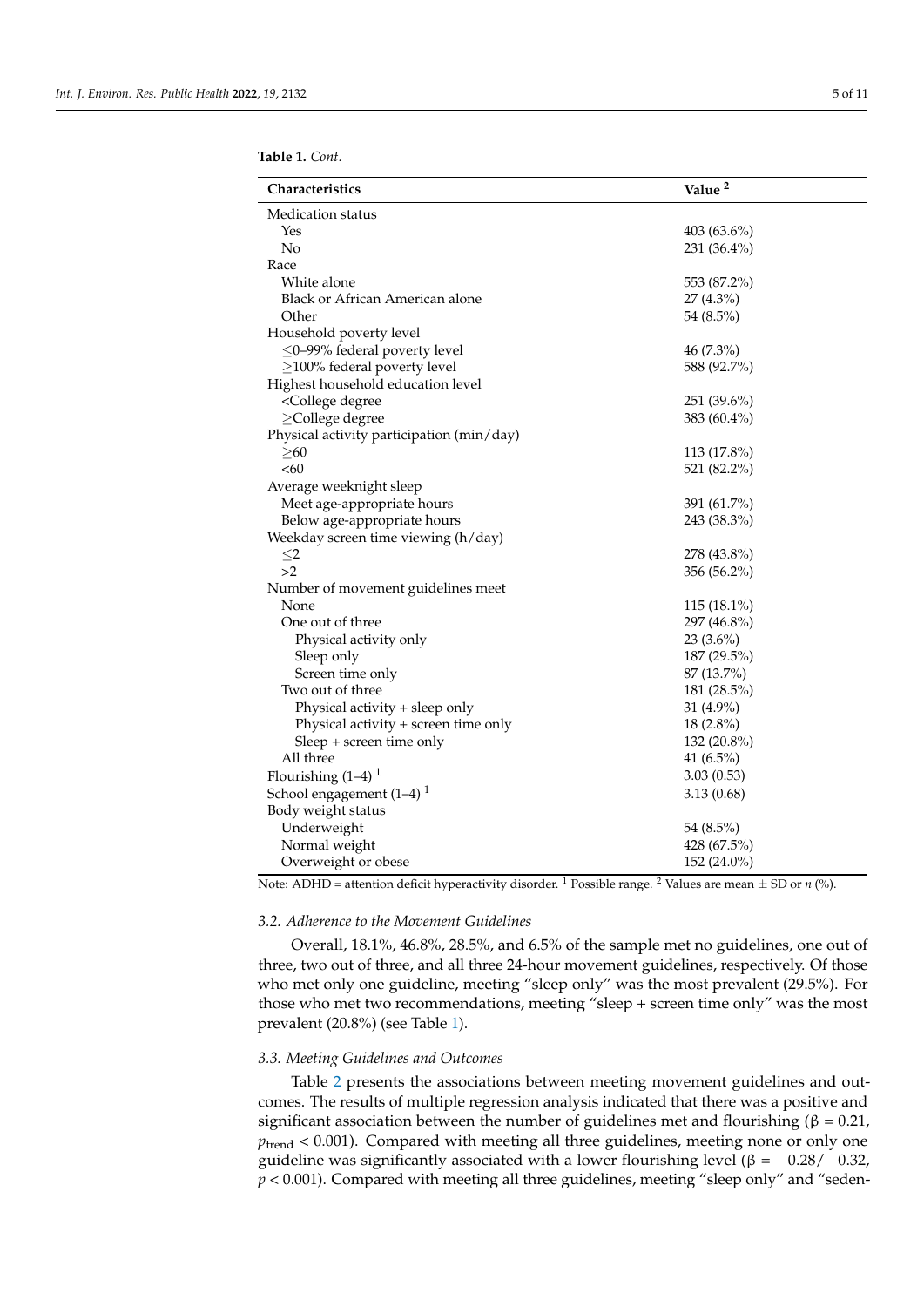tary time only" had negative and significant associations with flourishing ( $\beta = -0.38/-0.13$ , *p* < 0.05). These models accounted for 13–16% of the total variance in flourishing.

<span id="page-6-0"></span>**Table 2.** Associations between meeting movement guidelines and outcomes.

|                                          | Flourishing                   |                  | School Engagement             |         | Body Weight Status <sup>1</sup> |                  |
|------------------------------------------|-------------------------------|------------------|-------------------------------|---------|---------------------------------|------------------|
|                                          | $\beta$ (95%CI) <sup>2</sup>  | $\boldsymbol{p}$ | $\beta$ (95%CI) <sup>2</sup>  | p       | OR $(95\%CI)^2$                 | $\boldsymbol{p}$ |
| Number of guidelines meet                |                               |                  |                               |         |                                 |                  |
| None                                     | $-0.28(-0.41,-0.15)$          | < 0.001          | $-0.25(-0.38,-0.12)$          | < 0.001 | 2.06(0.85, 5.04)                | 0.11             |
| One of three                             | $-0.32$ ( $-0.47$ , $-0.16$ ) | < 0.001          | $-0.21(-0.36, -0.05)$         | 0.009   | 1.43(0.62, 3.31)                | 0.40             |
| Two of three                             | $-0.12$ ( $-0.27$ , 0.02)     | 0.10             | $-0.11$ ( $-0.26$ , 0.03)     | 0.13    | 1.22(0.51, 2.91)                | 0.66             |
| All three                                | Reference                     |                  | Reference                     |         | Reference                       |                  |
| Trend analysis                           | 0.21(0.13, 0.28)              | < 0.001          | 0.17(0.09, 0.24)              | < 0.001 | 0.79(0.62, 0.99)                | 0.04             |
| $R^2$                                    | 0.13                          |                  | 0.13                          |         | NΑ                              |                  |
| Specific combinations of guidelines meet |                               |                  |                               |         |                                 |                  |
| None                                     | $-0.28$ ( $-0.41$ , $-0.15$ ) | < 0.001          | $-0.25(-0.38,-0.12)$          | < 0.001 | 2.10(0.86, 5.12)                | 0.11             |
| Physical activity only                   | $-0.04(-0.13, 0.05)$          | 0.39             | $-0.01$ ( $-0.10$ , 0.08)     | 0.76    | 0.32(0.06, 1.70)                | 0.18             |
| Sleep only                               | $-0.38(-0.52,-0.23)$          | < 0.001          | $-0.25(-0.39, -0.10)$         | 0.001   | 1.42(0.60, 3.39)                | 0.43             |
| Sedentary time only                      | $-0.13(-0.24,-0.01)$          | 0.04             | $-0.09(-0.21, 0.03)$          | 0.13    | 2.00(0.79, 5.03)                | 0.14             |
| Physical activity $+$ sleep only         | $-0.09$ ( $-0.18$ , 0.004)    | 0.06             | $-0.12$ ( $-0.21$ , $-0.02$ ) | 0.02    | 1.56(0.49, 4.97)                | 0.45             |
| Physical activity + sedentary time only  | $-0.03(-0.11, 0.06)$          | 0.52             | $-0.02$ ( $-0.11$ , 0.07)     | 0.66    | 0.64(0.12, 3.43)                | 0.60             |
| Sleep + sedentary time only              | $-0.11(-0.24, 0.03)$          | 0.12             | $-0.08$ ( $-0.22$ , 0.05)     | 0.23    | 1.24(0.50, 3.06)                | 0.64             |
| All three                                | Reference                     |                  | Reference                     |         | Reference                       |                  |
| $R^2$                                    | 0.16                          |                  | 0.14                          |         | <b>NA</b>                       |                  |

Note: CI = confidence interval.  $β$  = standardized beta coefficients. OR = odds ratio. NA = not available. <sup>1</sup> Healthy weight is used as a reference category (healthy weight vs. overweight/obese). <sup>2</sup> All models are adjusted for age, gender, severity level of ADHD, medication status, race, household poverty level, and highest household education.

Regarding school engagement, this outcome had a positive and significant association with the number of guidelines met ( $β = 0.17$ ,  $p_{\text{trend}} < 0.001$ ). Compared with meeting all three guidelines, meeting none or only one guideline was significantly associated with a lower level of school engagement (β = −0.25/−0.21, *p* < 0.01). Further, compared with meeting all three guidelines, meeting "sleep only" or "physical activity + sleep only" was negatively and significantly associated with school engagement ( $\beta = -0.25/-0.12$ , *p* < 0.05). These models accounted for 13–14% of the total variance in school engagement.

As for BMI, the results of binomial logistic regression showed no significant associations between the number of guidelines met and odds of being overweight/obese. Their dose-response relationship, however, was significant based on the trend analysis (OR =  $0.79$ ,  $p_{\text{trend}} = 0.04$ ). Lastly, none of the associations between the specific combinations of guidelines met and odds of being overweight/obese was significant.

#### **4. Discussion**

As an extension of early research, our cross-sectional analysis examined the 24-hour movement framework in a nationally representative sample of US adolescents with ADHD. We found that only a small proportion of the sample (6.5%) met all three guidelines. We also found, for the first time, a significant and favorable association between number of guidelines met and two of the examined outcomes (i.e., flourishing and school engagement). However, adherence to the guidelines and odds of being overweight/obese was not significantly associated with each other. Our findings contribute to the broader literature on the 24-hour movement framework and address the attempt by DiPietro et al. to understand movement behaviors among disability groups [\[28\]](#page-10-13).

### *4.1. Compliance with 24-Hour Movement Guidelines*

Of concern, 18.1% of the adolescents with ADHD in this analysis met none of the 24-hour movement guidelines. Further, only 6.5% of the sample met all three guidelines. These low figures are consistent with other prior works. For example, in a recent study of 54 Canadian youth with sensory and physical disabilities, Arbour-Nicitopoulos et al. [\[29\]](#page-10-14) found that 18.5% of the participants did not meet any of the guidelines and 3.7%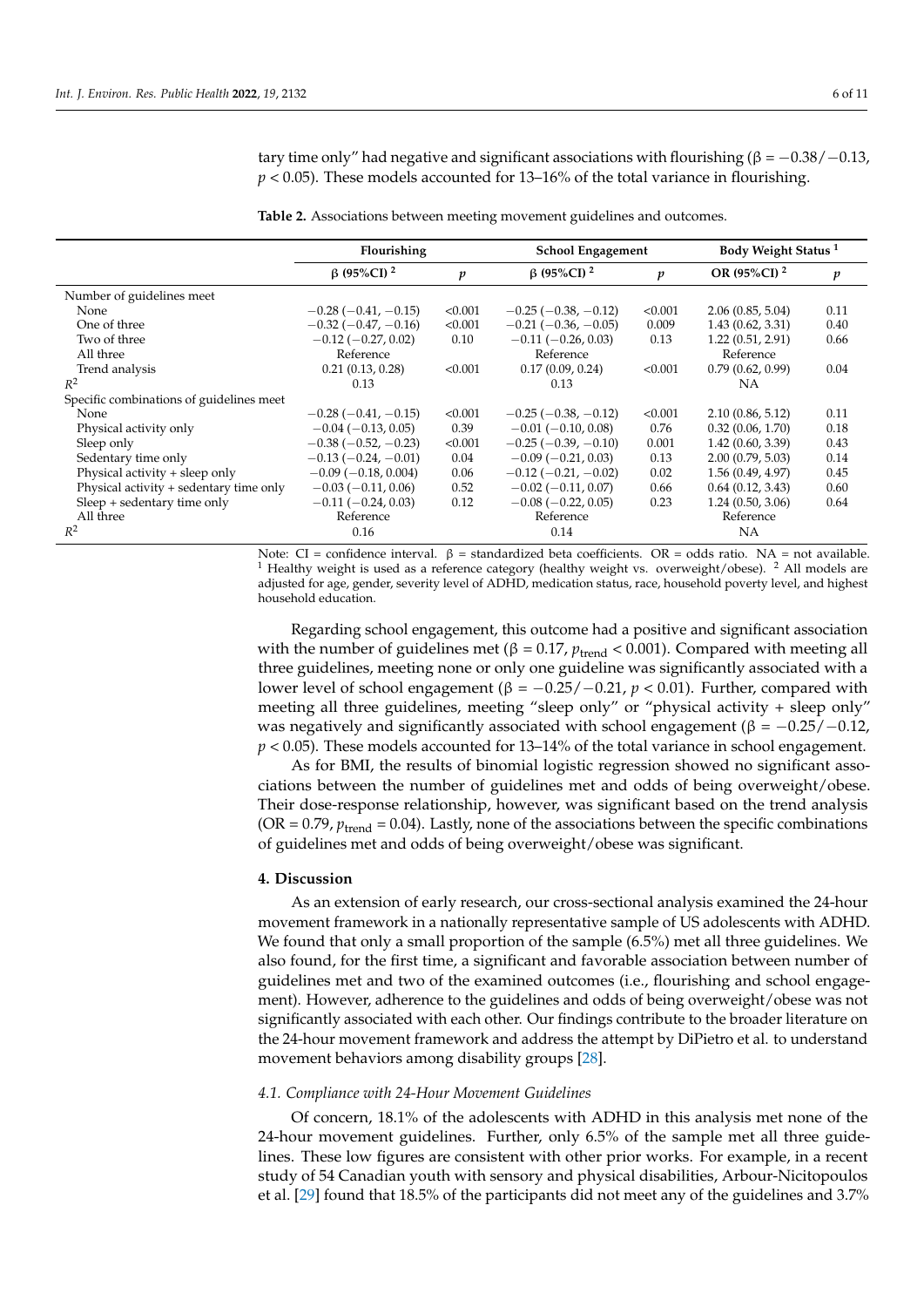met all three guidelines. Similarly, Healy et al. [\[18\]](#page-10-4) conducted a cross-sectional analysis of 2016 NSCH data, and found that 18.7% of the youth with chronic health conditions (*n* = 24,405) met none of the guidelines and only 5.4% of the sample met all three guidelines. Taken together, our study and others suggested that adolescents with ADHD and other chronic health conditions fall far short of the suggested movement guidelines [\[12\]](#page-9-6). Thus, interventions to enhance compliance with the guidelines are needed for adolescents with disabilities. For our sample, meeting daily physical activity appears to be of particular concern and should be enhanced, given that only 17.8% of the sample met the physical activity guideline of participating in physical activities for 60 min per day.

#### *4.2. Movement Guidelines and Flourishing*

A key strength of our study was the consideration of outcomes other than physical health. Our study provided initial evidence that the number of movement guidelines met was significantly and positively associated with flourishing in adolescents with ADHD. This finding is in line with a recent meta-analytic research, in which a dose-response association between the number of guidelines met and another psychological health indicator, depression, was evident in children and adolescents without disabilities [\[14\]](#page-10-3). Our study also found that meeting all three movement guidelines was associated with greater flourishing compared with meeting none of the guidelines. A similar finding was observed in a cross-sectional observational study, in which adults with visual impairments achieving all three movement guidelines reported a higher level of health-related quality of life than those met none of the guidelines [\[30\]](#page-10-15). These findings are somewhat expected given recent systematic reviews have shown that each of the individual movement behaviors are associated with mental health indicators among adolescents without disabilities [\[7,](#page-9-7)[8,](#page-9-8)[11\]](#page-9-5). Interestingly, we found meeting "sleep only" or "sedentary time only" (but not "physical activity only") was associated with a lower level of flourishing. The finding implies that these three movement behaviors are not equally important for facilitating flourishing, and it seems that meeting the physical activity guideline plays a more significant role than achieving each of the other two guidelines. Indeed, physical activity has been a commonly explicated determinant of human flourishing in the extant literature [\[31\]](#page-10-16).

#### *4.3. Movement Guidelines and School Engagement*

School engagement was another outcome of exposure to movement behaviors that was a unique consideration in our study. In prior research, sleep and physical activity have been shown to individually predict school engagement in adolescents with ADHD [\[10](#page-9-9)[,32\]](#page-10-17). As an extension of previous findings, a dose-response association between the number of movement guidelines met and school engagement was observed in this analysis. Similarly, in a cross-sectional analysis with 4524 US children without disabilities, Walsh et al. [\[15\]](#page-10-18) found a positive association between number of movement guidelines met and global cognition, a protective factor of school engagement. In theory, limiting sedentary time, being active, and securing adequate sleep duration appear to enhance executive function, which might help to improve school engagement in individuals with ADHD [\[33,](#page-10-19)[34\]](#page-10-20).

We also observed that meeting all three guidelines was associated with greater school engagement than meeting none, "sleep only", or "physical activity + sleep only". This finding suggests that the three movement behaviors do not act in isolation, and it is highly possible that meeting sedentary time alone or in combination with other individual movement behaviors is of significance for school engagement. In relation to our study findings, few studies have examined which combinations of guidelines are most beneficially related to academic outcomes. For example, Lien et al. [\[35\]](#page-10-21) reported that adolescents without disabilities who met all three guidelines, "screen time only", or "sleep guideline only" had better overall academic performance than those who did not meet any of the guidelines. Similarly, Watson et al. [\[36\]](#page-10-22) found that adolescents without disabilities meeting either all three guidelines or "screen time + sleep only" reported better literacy achievement. Our findings extend the previous research and speak to the relevance of using the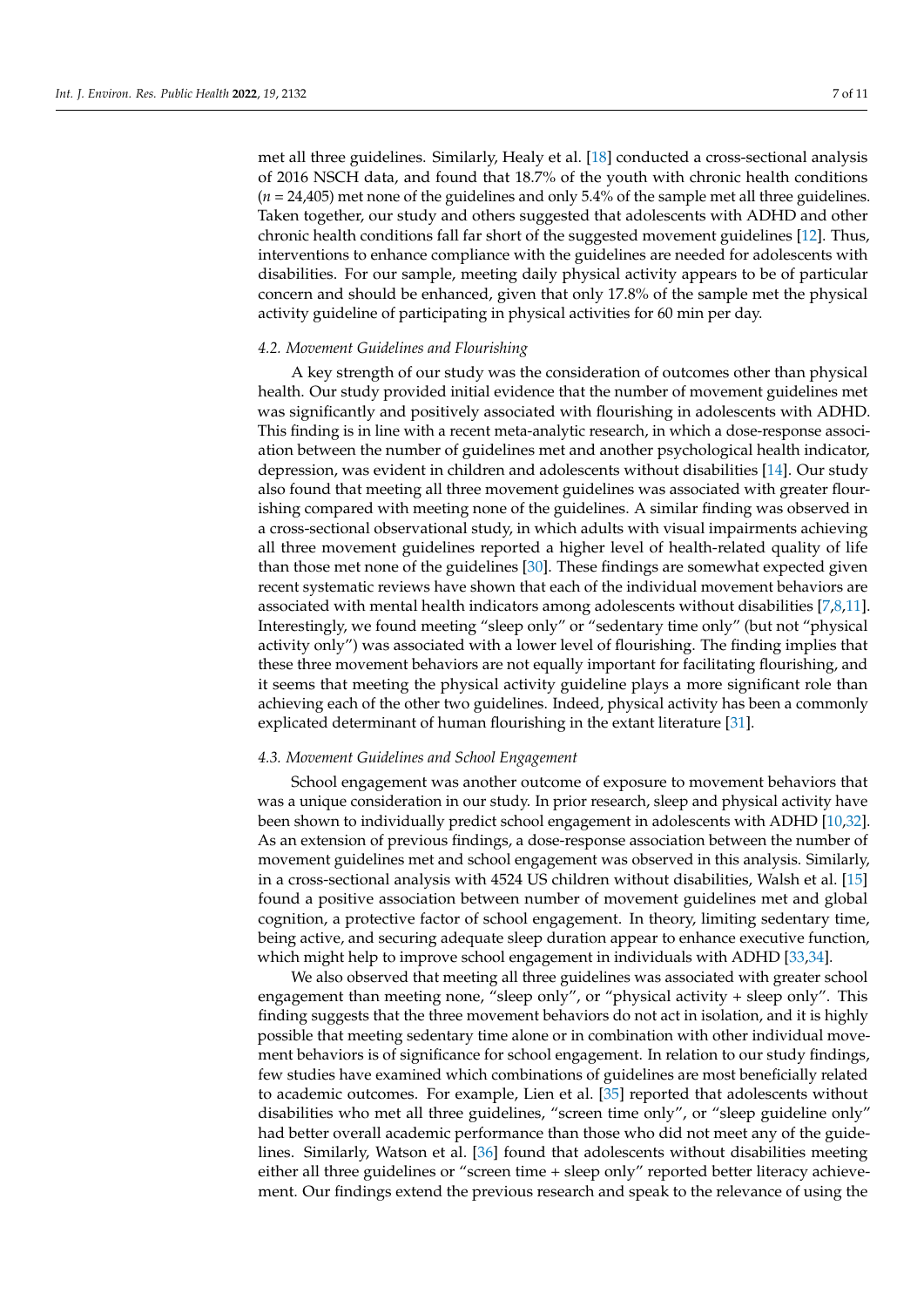24-hour movement framework in understanding school-related outcomes in adolescents with ADHD.

#### *4.4. Body Weight Status*

The final outcome variable considered in the present study was body weight status. Approximately one in four adolescents with ADHD was either overweight or obese in this analysis. Interestingly, although the rate was high, the figure was lower than that in adolescents without disabilities (30.2%) or adolescents receiving special education services (37.8%) in prior analyses of the NSCH [\[16](#page-10-1)[,19\]](#page-10-5). These differences may be due to the different datasets being used for comparisons between ours and these two studies (2018–2019 NSCH vs. 2016–2017 NSCH dataset). Symptoms of hyperactivity may also explain the difference as this ADHD characteristic may increase energy expenditure. Paradoxically, the inattention and impulsivity that characterize ADHD may cause dysregulated eating behaviors and subsequently lead to overweight or obese [\[37\]](#page-11-0). More studies are therefore needed to explore possible explanations.

Although the trend analysis was significant, we found neither the number of guidelines met nor specific combinations of guidelines met was significantly associated with odds of being overweight or obese in adolescents with ADHD. These findings are similar to a recent study, which showed that meeting all three guidelines did not contribute to lower odds of being overweight or obese than meeting other specific combinations of guidelines in adolescents receiving special education services [\[19\]](#page-10-5). However, in studies with adolescents without disabilities, meeting all three guidelines was associated with lower odds of overweight or obesity than meeting none or one guideline [\[13,](#page-10-0)[16,](#page-10-1)[38\]](#page-11-1). The discrepancy suggests associations between movement behaviors and overweight/obesity are less clear in adolescents with disabilities. Other factors, such as diet and medication use, may play a more significant role in contributing to weight gain in adolescents with certain disabilities than the three movement behaviors [\[19\]](#page-10-5). Medication use however was not found to associate with odds of being overweight or obese in our study. Thus, further investigations are needed to understand predictors of body weight status in adolescents with ADHD.

#### *4.5. Limitations and Future Directions*

Despite the novel findings and contributions discussed above, our study has several limitations. First, although the NSCH dataset consists of a nationally representative probability sample, it is based on a proxy report that is prone to response bias. For example, proxies have a tendency to report more health or functional limitations than disability groups, especially for private, unobservable, and complex questions [\[39\]](#page-11-2). Thus, objective or self-reported approaches might be used for measuring outcomes that are unobservable or complex in future. Second, our study group is limited to adolescents with ADHD and without other chronic conditions. Thus, the findings may not be generalized to other groups, such as children with ADHD and adolescents with more than two disability conditions. On the other hand, focusing on our study group is beneficial as other chronic conditions may confound these findings. Future work is recommended to examine whether the present findings can be replicated in other study groups. Third, the questions asked in the NSCH failed to provide adequate information for some of our study variables. For example, the question did not capture specific intensities of physical activity. As a result, we are not able to qualify the contributions of light, moderate, or vigorous intensity physical activity to targeted outcome variables. Additional questions or objective measures (e.g., accelerometers) can be used to obtain more specific information for the study variables in future. Finally, the cross-sectional analysis limits our ability to delineate bi-directional associations between compliance with 24-hour movement guidelines and outcomes. Future prospective research is needed to examine the associations over a period.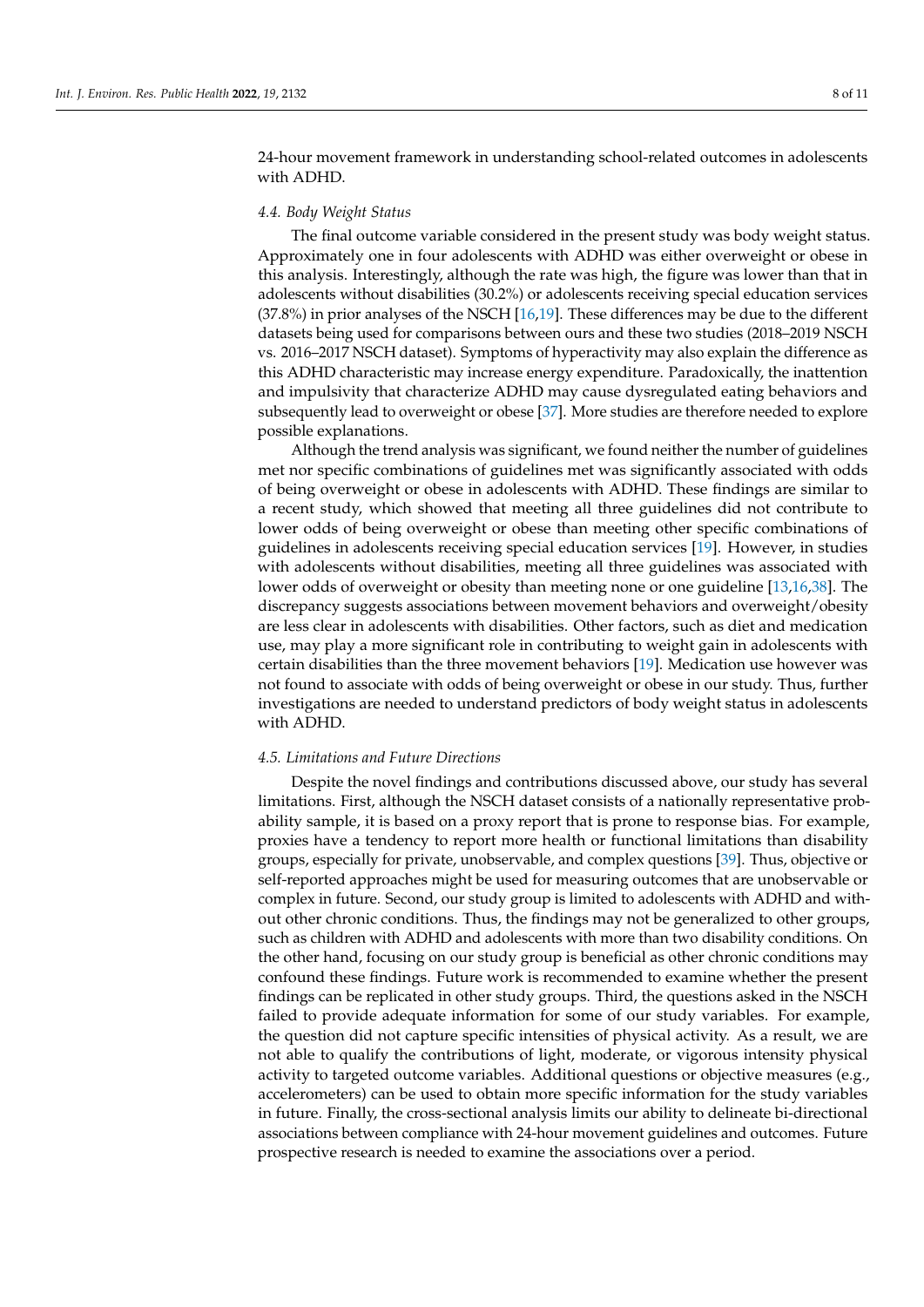#### **5. Conclusions**

To conclude, although we did not find a significant association between adherence to the 24-hour movement guidelines and odds of being overweight or obese, meeting more movement guidelines was significantly associated with increased flourishing and school engagement among US adolescents with ADHD. In general, the greatest benefit was seen with meeting all three recommendations compared with meeting none or only one guideline. Only a small proportion of the study group, however, was in compliance with the movement guidelines. Collectively, our findings suggest the guidelines may be appropriate for extending to adolescents with ADHD. Stakeholders, such as parents and educators, should consider promoting movement behaviors in this group.

**Author Contributions:** Conceptualization, W.W., Y.W. and C.L.; methodology, W.W. and C.L.; formal analysis, J.A.H. and C.L.; investigation, W.W.; data curation, C.L.; writing—original draft preparation, W.W.; writing—review and editing, J.A.H., Y.W. and C.L.; funding acquisition, Y.W. and C.L. All authors have read and agreed to the published version of the manuscript.

**Funding:** This research was partially supported by the National Social Science Fund, grant number 20BTY027.

**Institutional Review Board Statement:** Ethical review and approval were waived for this study because an open-access secondary dataset was used.

**Informed Consent Statement:** Not applicable.

**Data Availability Statement:** Data supporting reported results is available from the corresponding authors upon request.

**Conflicts of Interest:** The authors declare no conflict of interest.

#### **References**

- <span id="page-9-0"></span>1. American Psychiatric Association. *Diagnostic and Statistical Manual of Mental Disorders*, 5th ed.; American Psychiatric Publishing: Arlington, VA, USA, 2013.
- 2. Fayyad, J.; Sampson, N.A.; Hwang, I.; Adamowski, T.; Aguilar-Gaxiola, S.; Al-Hamzawi, A.; Andrade, L.H.S.G.; Borges, G.; de Girolamo, G.; Florescu, S.; et al. The descriptive epidemiology of DSM-IV Adult ADHD in the World Health Organization World Mental Health Surveys. *Atten. Deficit Hyperact. Disord.* **2017**, *9*, 47–65. [\[CrossRef\]](http://doi.org/10.1007/s12402-016-0208-3) [\[PubMed\]](http://www.ncbi.nlm.nih.gov/pubmed/27866355)
- <span id="page-9-1"></span>3. Thomas, R.; Sanders, S.; Doust, J.; Beller, E.; Glasziou, P. Prevalence of attention-deficit/hyperactivity disorder: A systematic review and meta-analysis. *Pediatrics* **2015**, *135*, e994–e1001. [\[CrossRef\]](http://doi.org/10.1542/peds.2014-3482) [\[PubMed\]](http://www.ncbi.nlm.nih.gov/pubmed/25733754)
- <span id="page-9-2"></span>4. Fogler, J.M.; Burke, D.; Lynch, J.; Barbaresi, W.J.; Chan, E. Topical review: Transitional services for teens and young adults with attention-deficit hyperactivity disorder: A process map and proposed model to overcoming barriers to care. *J. Pediatric Psychol.* **2017**, *42*, 1108–1113. [\[CrossRef\]](http://doi.org/10.1093/jpepsy/jsx102) [\[PubMed\]](http://www.ncbi.nlm.nih.gov/pubmed/29046039)
- <span id="page-9-3"></span>5. Schoenfelder, E.N.; Kollins, S.H. Topical review: ADHD and health-risk behaviors: Toward prevention and health promotion. *J. Pediatric Psychol.* **2016**, *41*, 735–740. [\[CrossRef\]](http://doi.org/10.1093/jpepsy/jsv162)
- <span id="page-9-4"></span>6. Becker, S.P. ADHD and sleep: Recent advances and future directions. *Curr. Opin. Psychol.* **2020**, *34*, 50–56. [\[CrossRef\]](http://doi.org/10.1016/j.copsyc.2019.09.006)
- <span id="page-9-7"></span>7. Carson, V.; Hunter, S.; Kuzik, N.; Gray, C.E.; Poitras, V.J.; Chaput, J.-P.; Saunders, T.J.; Katzmarzyk, P.T.; Okely, A.D.; Gorber, S.C.; et al. Systematic review of sedentary behaviour and health indicators in school-aged children and youth: An update. *Appl. Physiol. Nutr. Metab.* **2016**, *41*, S240–S265. [\[CrossRef\]](http://doi.org/10.1139/apnm-2015-0630)
- <span id="page-9-8"></span>8. Chaput, J.-P.; Gray, C.E.; Poitras, V.J.; Carson, V.; Gruber, R.; Olds, T.; Weiss, S.K.; Gorber, S.C.; Kho, M.E.; Sampson, M.; et al. Systematic review of the relationships between sleep duration and health indicators in school-aged children and youth. *Appl. Physiol. Nutr. Metab.* **2016**, *41*, S266–S282. [\[CrossRef\]](http://doi.org/10.1139/apnm-2015-0627)
- 9. Cornelius, C.; Fedewa, A.L.; Ahn, S. The effect of physical activity on children with ADHD: A quantitative review of the literature. *J. Appl. Sch. Psychol.* **2017**, *33*, 136–170. [\[CrossRef\]](http://doi.org/10.1080/15377903.2016.1265622)
- <span id="page-9-9"></span>10. Li, C.; Haegele, J.A.; Wang, L. Moderate-to-vigorous physical activity and behavioral outcomes in adolescents with attention deficit and hyperactivity disorder: The role of sleep. *Disabil. Health J.* **2021**, *14*, 100970. [\[CrossRef\]](http://doi.org/10.1016/j.dhjo.2020.100970)
- <span id="page-9-5"></span>11. Poitras, V.J.; Gray, C.E.; Borghese, M.M.; Carson, V.; Chaput, J.-P.; Janssen, I.; Katzmarzyk, P.T.; Pate, R.R.; Gorber, S.C.; Kho, M.E.; et al. Systematic review of the relationships between objectively measured physical activity and health indicators in school-aged children and youth. *Appl. Physiol. Nutr. Metab.* **2016**, *41*, S197–S239. [\[CrossRef\]](http://doi.org/10.1139/apnm-2015-0663)
- <span id="page-9-6"></span>12. Tremblay, M.S.; Carson, V.; Chaput, J.-P.; Gorber, S.C.; Thy, D.; Duggan, M.; Faulkner, G.; Gray, C.E.; Gruber, R.; Janson, K.; et al. Canadian 24-Hour Movement Guidelines for Children and Youth: An integration of physical activity, sedentary behaviour, and sleep. *Appl. Physiol. Nutr. Metab.* **2016**, *41*, S311–S327. [\[CrossRef\]](http://doi.org/10.1139/apnm-2016-0151) [\[PubMed\]](http://www.ncbi.nlm.nih.gov/pubmed/27306437)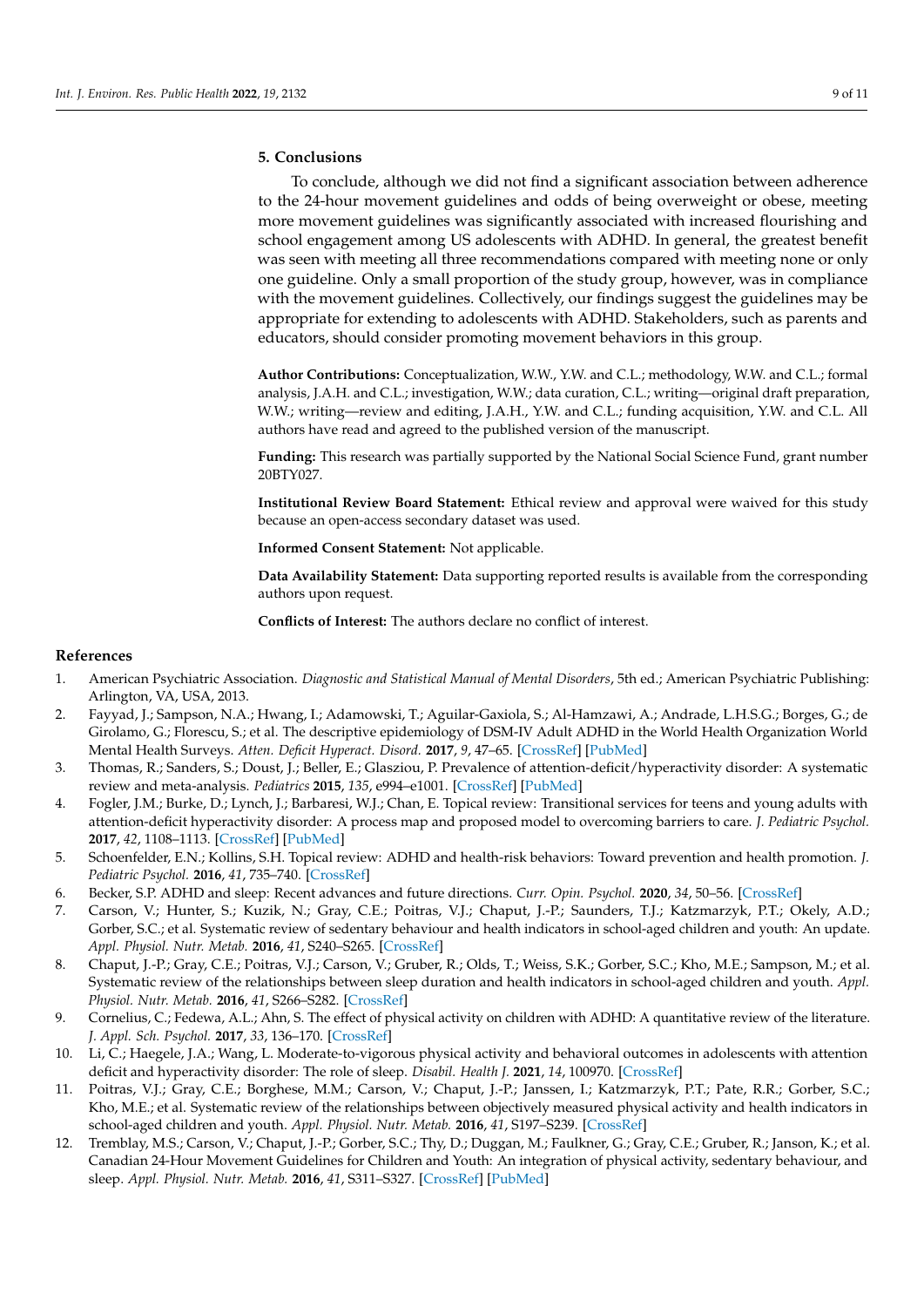- <span id="page-10-0"></span>13. Carson, V.; Chaput, J.-P.; Janssen, I.; Tremblay, M.S. Health associations with meeting new 24-hour movement guidelines for Canadian children and youth. *Prev. Med.* **2017**, *95*, 7–13. [\[CrossRef\]](http://doi.org/10.1016/j.ypmed.2016.12.005) [\[PubMed\]](http://www.ncbi.nlm.nih.gov/pubmed/27923668)
- <span id="page-10-3"></span>14. Sampasa-Kanyinga, H.; Colman, I.; Goldfield, G.S.; Janssen, I.; Wang, J.; Podinic, I.; Tremblay, M.S.; Saunders, T.J.; Sampson, M.; Chaput, J.-P. Combinations of physical activity, sedentary time, and sleep duration and their associations with depressive symptoms and other mental health problems in children and adolescents: A systematic review. *Int. J. Behav. Nutr. Phys. Act.* **2020**, *17*, 72. [\[CrossRef\]](http://doi.org/10.1186/s12966-020-00976-x) [\[PubMed\]](http://www.ncbi.nlm.nih.gov/pubmed/32503638)
- <span id="page-10-18"></span>15. Walsh, J.J.; Barnes, J.D.; Cameron, J.D.; Goldfield, G.S.; Chaput, J.-P.; Gunnell, K.E.; Ledoux, A.-A.; Zemek, R.L.; Tremblay, M.S. Associations between 24 hour movement behaviours and global cognition in US children: A cross-sectional observational study. *Lancet Child Adolesc. Health* **2018**, *2*, 783–791. [\[CrossRef\]](http://doi.org/10.1016/S2352-4642(18)30278-5)
- <span id="page-10-1"></span>16. Zhu, X.; Healy, S.; Haegele, J.A.; Patterson, F. Twenty-four-hour movement guidelines and body weight in youth. *J. Pediatrics* **2020**, *218*, 204–209. [\[CrossRef\]](http://doi.org/10.1016/j.jpeds.2019.11.031)
- <span id="page-10-2"></span>17. Zhu, X.; Haegele, J.A.; Healy, S. Movement and mental health: Behavioral correlates of anxiety and depression among children of 6-17 years old in the US. *Ment. Health Phys. Act.* **2019**, *16*, 60–65. [\[CrossRef\]](http://doi.org/10.1016/j.mhpa.2019.04.002)
- <span id="page-10-4"></span>18. Healy, S.; Foley, J.; Haegele, J.A. Physical activity, screen time, and sleep duration among youth with chronic health conditions in the United States. *Am. J. Health Promot.* **2020**, *34*, 505–511. [\[CrossRef\]](http://doi.org/10.1177/0890117120915687)
- <span id="page-10-5"></span>19. Haegele, J.A.; Zhu, X.; Healy, S.; Patterson, F. The 24-hour movement guidelines and body composition among youth receiving special education services in the United States. *J. Phys. Act. Health* **2021**, *18*, 838–843. [\[CrossRef\]](http://doi.org/10.1123/jpah.2019-0665)
- <span id="page-10-6"></span>20. Yurumez, E.; Kilic, B.G. Relationship between sleep problems and quality of life in children with ADHD. *J. Atten. Disord.* **2016**, *20*, 34–40. [\[CrossRef\]](http://doi.org/10.1177/1087054713479666)
- <span id="page-10-7"></span>21. Zendarski, N.; Sciberras, E.; Mensah, F.; Hiscock, H. Early high school engagement in students with attention/deficit hyperactivity disorder. *Br. J. Educ. Psychol.* **2017**, *87*, 127–145. [\[CrossRef\]](http://doi.org/10.1111/bjep.12140)
- <span id="page-10-8"></span>22. Child and Adolescent Health Measurement Initiative. "Fast Facts: 2018–2019 National Survey of Children's Health." Data Resource Center for Child and Adolescent Health Supported by the U.S. Department of Health and Human Services, Health Resources and Services Administration (HRSA), Maternal and Child Health Bureau (MCHB). Available online: [www.childhealthdata.](www.childhealthdata.org) [org](www.childhealthdata.org) (accessed on 3 July 2021).
- <span id="page-10-9"></span>23. Hirshkowitz, M.; Whiton, K.; Albert, S.M.; Alessi, C.; Bruni, O.; DonCarlos, L.; Hazen, N.; Herman, J.; Adams Hillard, P.J.; Katz, E.S.; et al. National Sleep Foundation's updated sleep duration recommendations: Final report. *Sleep Health* **2015**, *1*, 233–243. [\[CrossRef\]](http://doi.org/10.1016/j.sleh.2015.10.004) [\[PubMed\]](http://www.ncbi.nlm.nih.gov/pubmed/29073398)
- <span id="page-10-10"></span>24. Piercy, K.L.; Troiano, R.P.; Ballard, R.M.; Carlson, S.A.; Fulton, J.E.; Galuska, D.A.; George, S.M.; Olson, R.D. The physical activity guidelines for Americans. *JAMA* **2018**, *320*, 2020–2028. [\[CrossRef\]](http://doi.org/10.1001/jama.2018.14854) [\[PubMed\]](http://www.ncbi.nlm.nih.gov/pubmed/30418471)
- <span id="page-10-11"></span>25. Belcher, B.R.; Berrigan, D.; Dodd, K.W.; Emken, B.A.; Chou, C.-P.; Spruijt-Metz, D. Physical activity in US youth: Effect of race/ethnicity, age, gender, and weight status. *Med. Sci. Sports Exerc.* **2010**, *42*, 2211–2221. [\[CrossRef\]](http://doi.org/10.1249/MSS.0b013e3181e1fba9) [\[PubMed\]](http://www.ncbi.nlm.nih.gov/pubmed/21084930)
- 26. Rupp, K.; McCoy, S.M. Flourishing and academic engagement among adolescents with overweight and obesity. *Int. J. Adolesc. Med. Health* **2018**, *10*, 20180180. [\[CrossRef\]](http://doi.org/10.1515/ijamh-2018-0180) [\[PubMed\]](http://www.ncbi.nlm.nih.gov/pubmed/30496139)
- <span id="page-10-12"></span>27. Saunders, T.J.; Gray, C.E.; Poitras, V.J.; Chaput, J.-P.; Janssen, I.; Katzmarzyk, P.T.; Olds, T.; Gorber, S.C.; Kho, M.E.; Sampson, M.; et al. Combinations of physical activity, sedentary behaviour and sleep: Relationships with health indicators in school-aged children and youth. *Appl. Physiol. Nutr. Metab.* **2016**, *41*, S283–S293. [\[CrossRef\]](http://doi.org/10.1139/apnm-2015-0626) [\[PubMed\]](http://www.ncbi.nlm.nih.gov/pubmed/27306434)
- <span id="page-10-13"></span>28. DiPietro, L.; Al-Ansari, S.S.; Biddle, S.J.H.; Borodulin, K.; Bull, F.C.; Buman, M.P.; Cardon, G.; Carty, C.; Chaput, J.-P.; Chastin, S.; et al. Advancing the global physical activity agenda: Recommendations for future research by the 2020 WHO physical activity and sedentary behavior guidelines development group. *Int. J. Behav. Nutr. Phys. Act.* **2020**, *17*, 143. [\[CrossRef\]](http://doi.org/10.1186/s12966-020-01042-2)
- <span id="page-10-14"></span>29. Arbour-Nicitopoulos, K.P.; Bassett-Gunter, R.L.; Leo, J.; Sharma, R.; Olds, T.; Latimer-Cheung, A.E.; Ginis, K.A.M. A crosssectional examination of the 24-hour movement behaviours in Canadian youth with physical and sensory disabilities. *Disabil. Health J.* **2021**, *14*, 100980. [\[CrossRef\]](http://doi.org/10.1016/j.dhjo.2020.100980)
- <span id="page-10-15"></span>30. Haegele, J.A.; Zhu, X. Movement behaviors, comorbidities, and health-related quality of life among adults with visual impairments. *Disabil. Rehabil.* **2021**, 1–7. [\[CrossRef\]](http://doi.org/10.1080/09638288.2021.1906333)
- <span id="page-10-16"></span>31. VanderWeele, T.J. On the promotion of human flourishing. *Proc. Natl. Acad. Sci. USA* **2017**, *114*, 8148–8156. [\[CrossRef\]](http://doi.org/10.1073/pnas.1702996114)
- <span id="page-10-17"></span>32. Dunbar, M.; Mirpuri, S.; Yip, T. Ethnic/racial discrimination moderates the effect of sleep quality on school engagement across high school. *Cult. Divers. Ethn. Minority Psychol.* **2017**, *23*, 527–540. [\[CrossRef\]](http://doi.org/10.1037/cdp0000146)
- <span id="page-10-19"></span>33. Cook, B.G.; Li, D.; Heinrich, K.M. Obesity, physical activity, and sedentary behavior of youth with learning disabilities and ADHD. *J. Learn. Disabil.* **2015**, *48*, 563–576. [\[CrossRef\]](http://doi.org/10.1177/0022219413518582)
- <span id="page-10-20"></span>34. Pontifex, M.B.; Saliba, B.J.; Raine, L.B.; Picchietti, D.L.; Hillman, C.H. Exercise improves behavioral, neurocognitive, and scholastic performance in children with attention-deficit/hyperactivity disorder. *J. Pediatrics* **2013**, *162*, 543–551. [\[CrossRef\]](http://doi.org/10.1016/j.jpeds.2012.08.036) [\[PubMed\]](http://www.ncbi.nlm.nih.gov/pubmed/23084704)
- <span id="page-10-21"></span>35. Lien, A.; Sampasa-Kanyinga, H.; Colman, I.; Hamilton, H.A.; Chaput, J.P. Adherence to 24-hour movement guidelines and academic performance in adolescents. *Public Health* **2020**, *183*, 8–14. [\[CrossRef\]](http://doi.org/10.1016/j.puhe.2020.03.011) [\[PubMed\]](http://www.ncbi.nlm.nih.gov/pubmed/32402739)
- <span id="page-10-22"></span>36. Watson, A.; Dumuid, D.; Maher, C.; Olds, T. Associations between meeting 24-hour movement guidelines and academic achievement in Australian primary school-aged children. *J. Sport Health Sci.* 2021, *in press*. [\[CrossRef\]](http://doi.org/10.1016/j.jshs.2020.12.004) [\[PubMed\]](http://www.ncbi.nlm.nih.gov/pubmed/33359235)